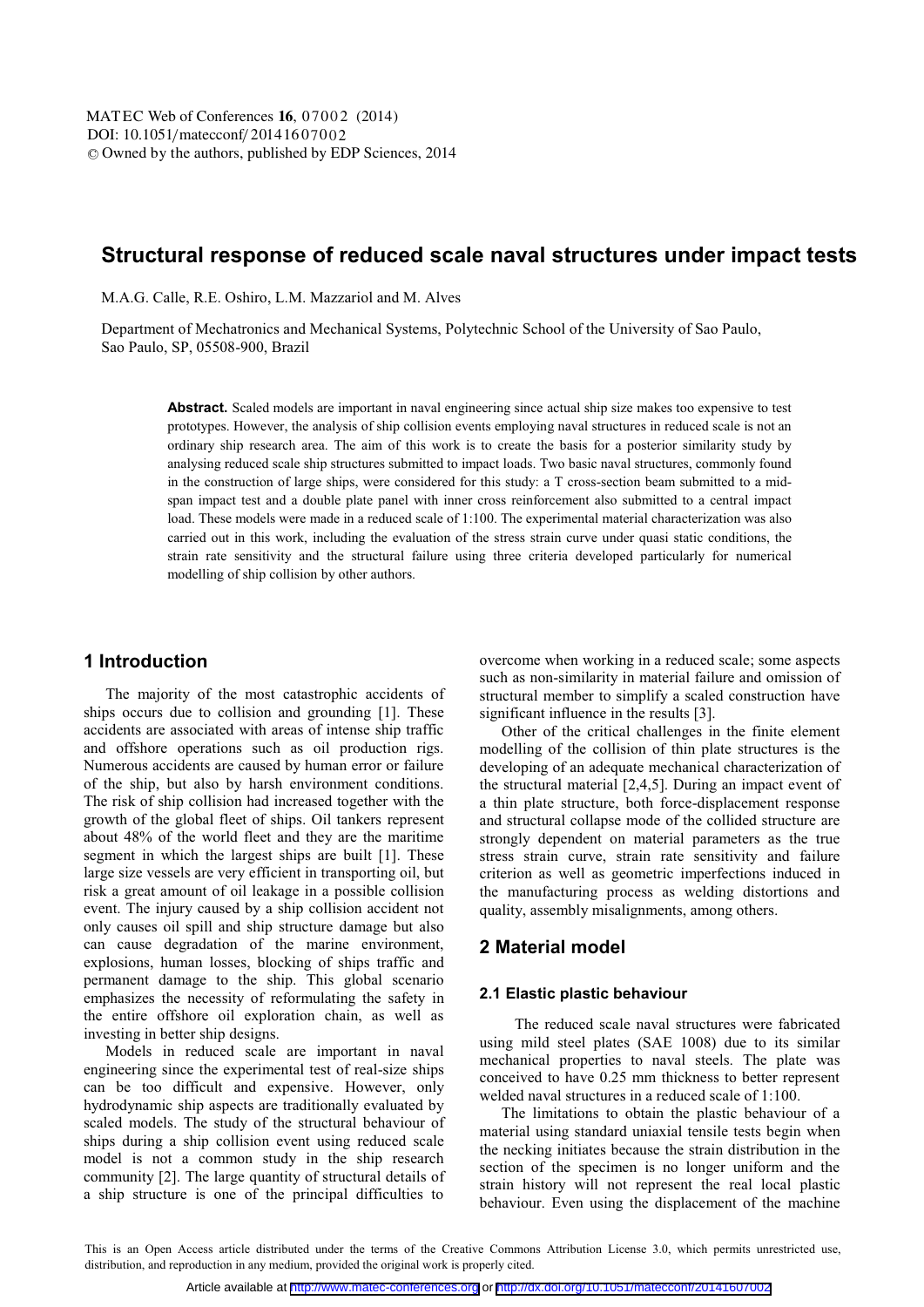crosshead, a clip gage or two points tracking at any relative distance, the estimated curve will stop following the real stress strain curve of the material. By using photogrammetric techniques, it is possible to widen the extent of the stress strain curve acquisition to values close to twice the strain range of traditional methods. However, these techniques are limited to the number of images acquired, minimum element size and the maximum supported distortion of the pattern painted in the specimen surface. On the other hand, the optimization procedure allows to obtain the entire stress strain curve until complete failure, thanks to fine tuning of the material parameters [6].



**Fig. 1.** Experimental and numerical force displacement curves of tensile test in the optimization routine.

 So an optimization procedure was performed to obtain the material parameters of mild steel plate, with the result depicted in Fig. 1. This procedure was based in the adjustment of the force displacement response of the numerical model to the analogous experimental response in a uniaxial tensile test via the fine tuning of the material model parameters to attain the desirable response [6]. The experimental force displacement response was acquired by tensile tests executed in an Instron universal testing machine, model 3369. The specimen dimensions were  $50\times10\times0.25$  mm. The optimization routine was made in Pascal language and the LS-dyna code was used in the FE model processing in explicit analysis. The 2D model was created using square 0.5×0.5 mm shell elements.

 The Hughes-Liu formulation [7] and five integration points through the thickness were considered for the shell elements. The Voce material model was implemented in the LS-dyna due to the better description of the plastic behaviour of the material by using four material parameters, equation (1).

$$
\sigma = k + R_0 \t\t\epsilon + R_\infty (1 - e^{-b\varepsilon}) \t\t(1)
$$

where  $k$  is the yield stress, obtained directly from the experimental test, and the others three variables ( $R_0$ ,  $R_\infty$ )

and *b*) needs to be adjusted in the optimization routine. The optimization loop ends when difference between experimental and numerical force displacement curves attained a minimum value for a determined tolerance in Voce parameters which resulted in  $k = 219.0$  MPa,  $R_0 =$ 479.8220 MPa,  $R_{\infty}$  = 126.2866 MPa and *b* = 21.4768.

### **2.2 Dynamic sensitivity**

In general, carbon steel is very sensitive to high strain rates, exhibiting a higher material resistance as straining velocity increases. Due to the dynamic nature of collision events, the dynamic sensitivity of the material needed to be introduced in the material model by using the Cowper-Symonds model. The dynamic increment factor (*DIF*), defined as the true stress obtained at dynamic test conditions divided by the true stress under quasi static test conditions, can be estimated by the Cowper-Symonds sensitivity model [8] in which *C* and *p* are parameters of the material, equation (2).

$$
DIF = 1 + \left(\frac{\dot{\varepsilon}}{c}\right)^{1/p} \tag{2}
$$



**Fig. 2.** True stress strain curves obtained from experimental tests at low and high velocities.

A series of tests were performed to evaluate the sensitivity of the true stress strain curves to the strain rates characterized by the Cowper-Symonds parameters. These tests were divided into two groups: low and high velocity tests. For the low velocity tests, uniaxial tensile tests were performed in an Instron universal testing machine, model 3369, achieving test velocities from 0.1 to 150 mm/min, yielding strain rates in the range of  $0.00004$  to  $0.05$  s<sup>-1</sup>. For the high velocity tests, disc specimens were tested in a split Hopkinson pressure bar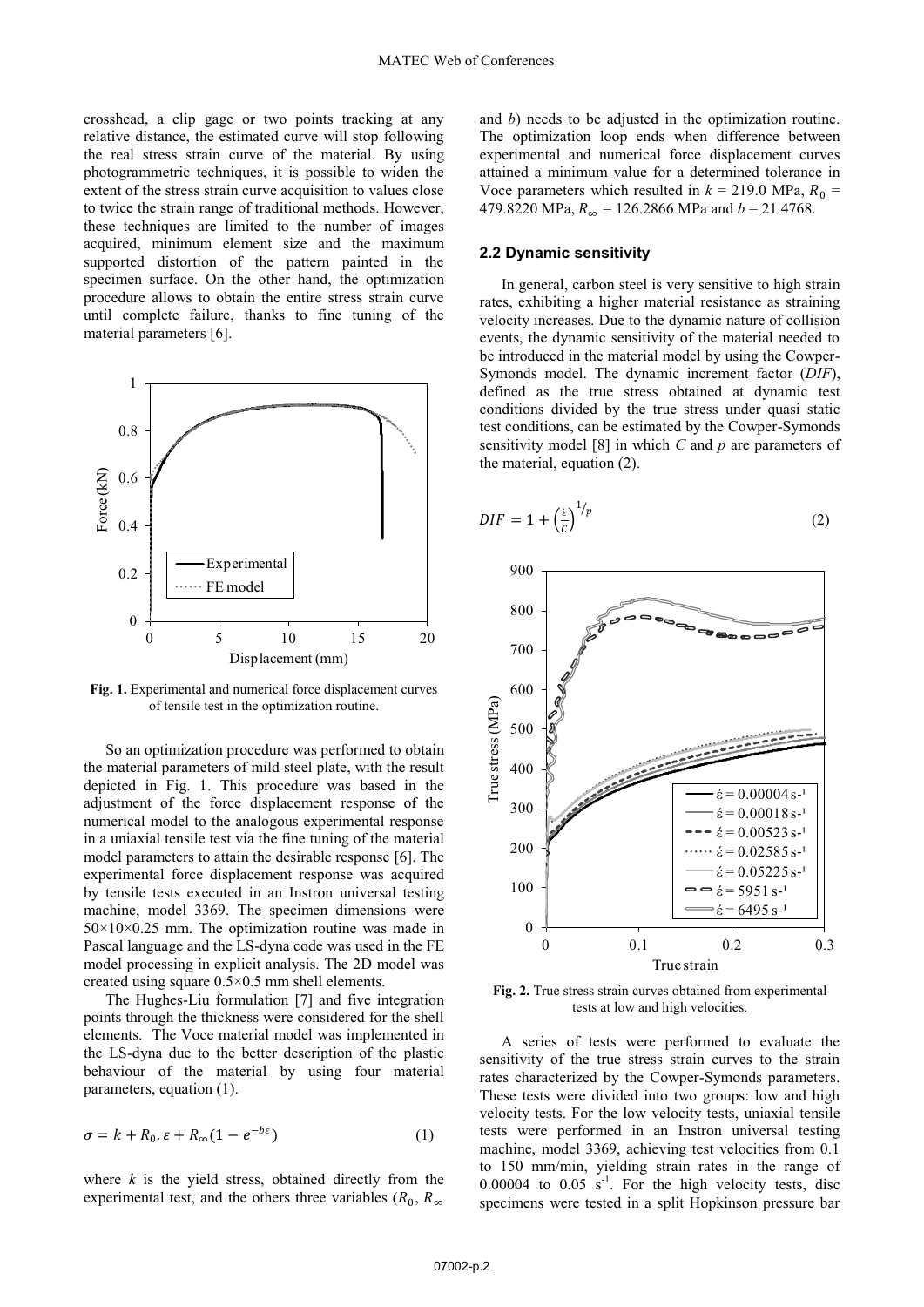with strain rates about  $6000 \text{ s}^{-1}$ . Figure 2 shows the true stress strain curves for all the tests, each one characterized by the respective strain rate.

Using a logarithmic approach and evaluating the true stress for all curves at 0.2 total strain, figure 2, the Cowper-Symonds parameters can be obtained using a linear fitting of the DIF and the average strain rate of the tests. The true stress strain obtained from the tensile test performed at the lowest test velocity (0.1 mm/min) was considered as the reference curve. This analysis resulted in *C* = 24422.58 s<sup>-1</sup> and *p* = 4.6889 and the DIF prediction as shown in figure 3.



**Fig. 3.** Prediction of the dynamic increment factor using the Cowper-Symonds model.

These parameters were introduced in the numerical model for the optimization procedure to evaluate the Voce material model parameters so aiming to include the dynamic sensitivity in the material.

### **2.3 Failure criteria**

On numerical simulation of ship collision it is very important that the failure criterion of the structure would be correctly established because of its strong influence on the global structural energy absorption and the fracture extension in structures [1]. In fact, the assessment of the structural failure in a ship collision event is a very complex process influenced by many factors as the mechanical properties of the structural materials, geometry of the structural members, constructive imperfections, application of the loads, velocity of the loads as many others. These diverse factors can promote different collapse modes normally observed in collided naval structures as cutting, concertina tearing, folding, crushing, ruptured plate and membrane stretching [9]. To reproduce a similar structural response by numerical modelling of a ship collision, an adequate failure criterion should promote most of these collapse modes at larger scales. It can also be applied in reduced scale naval structures where the failure criterion needs to reproduce joints detaching and plate ruptures.

Three failure criteria were used in this work: the equivalent plastic strain (EPS) criterion, the Rice-Tracey-Crockroft-Latham (RTCL) criterion and the Bressan-Williams-Hill (BWH) criterion. The material parameters for the failure criteria models were obtained from the

evaluation of the numerical modelling of the tensile test experiment.

The EPS criterion uses a maximum equivalent plastic strain value associated with the material failure, equation (3). This criterion was commonly used in ship to ship collision modeling [10,11] to described energy absorption due to structural collapse, given that the maximum plastic strain is dependent on the mesh size, load application and structural part localization. The failure parameter for the 0.5×0.5 mm mesh size was evaluated in 0.93648.

$$
D = \int_0^{\bar{\varepsilon}_f} d\bar{\varepsilon} \tag{3}
$$

 The RTCL criterion was based in the combination of two well-known failure models, the Rice-Tracey and the Crockcroft-Latham criteria to cover the full triaxiality range satisfactorily [12], equation (4), Crockroft-Latham for ductile shear fracture (low triaxialities range) and the Rice-Tracey for void growth (high triaxialities range) [13,14]. The Crockroft-Latham criterion was expressed entirely as a function of the triaxiality value [15], equation (5). The RTCL criterion was validated by numerical modelling of several large-scale experiments for various ship accident scenarios including indentations and tearing of the ship bottom by a truncated cone, to reproduce a stranding scenario, and the lateral collision of a double hull with a bridge pier [12]. In this work, the failure parameter *D* was estimated in 0.993703.

$$
D = \int_0^{\overline{\varepsilon}_f} f\left(\frac{\sigma_h}{\overline{\sigma}}\right)_{RTCL} d\overline{\varepsilon}
$$
 (4)

$$
f\left(\frac{\sigma_h}{\overline{\sigma}}\right)_{RTCL} = \begin{cases} 0 & \frac{\sigma_h}{\overline{\sigma}} \le -\frac{1}{3} \\ \frac{2 + 2\frac{\sigma_h}{\overline{\sigma}} \sqrt{12 - 27\left(\frac{\sigma_h}{\overline{\sigma}}\right)^2}}{3\frac{\sigma_h}{\overline{\sigma}} + \sqrt{12 - 27\left(\frac{\sigma_h}{\overline{\sigma}}\right)^2}} & -\frac{1}{3} < \frac{\sigma_h}{\overline{\sigma}} < \frac{1}{3} \\ 0.6065 e^{\frac{3\sigma_h}{2\overline{\sigma}}} & \frac{\sigma_h}{\overline{\sigma}} \ge \frac{1}{3} \end{cases} (5)
$$

 The BWH instability criterion [16] combines the shear stress criterion of Bressan and Williams [17] with the local necking analysis in plates presented by Hill [18] so giving a simplified way to determine the onset of local necking in plates by limiting the major principal stress value, equation (6). For this reason, the BWH instability criterion can be only applied to structures subjected to membrane stresses. This formulation was based on the parameters obtained from the power law material model  $(K = 646 \text{ MPa}, n = 0.36 \text{ and } \varepsilon_{1c} = 0.7294)$  and the *β* parameter which is defined as the relation between minor and major strain rates in principal directions.

$$
\sigma_1 = \begin{cases} \frac{2K}{\sqrt{3}} \left( \frac{1+\frac{\beta}{2}}{\sqrt{\beta^2+\beta+1}} \right) \left( \frac{2\varepsilon_{1c}}{\sqrt{3}} \frac{\sqrt{\beta^2+\beta+1}}{(1+\beta)} \right)^n & \beta \le 0\\ \frac{2K}{\sqrt{3}} \frac{\left( \frac{2n}{\sqrt{3}} \right)^n}{\sqrt{1-\left( \frac{\beta}{2+\beta} \right)^2}} & \beta > 0 \end{cases} \tag{6}
$$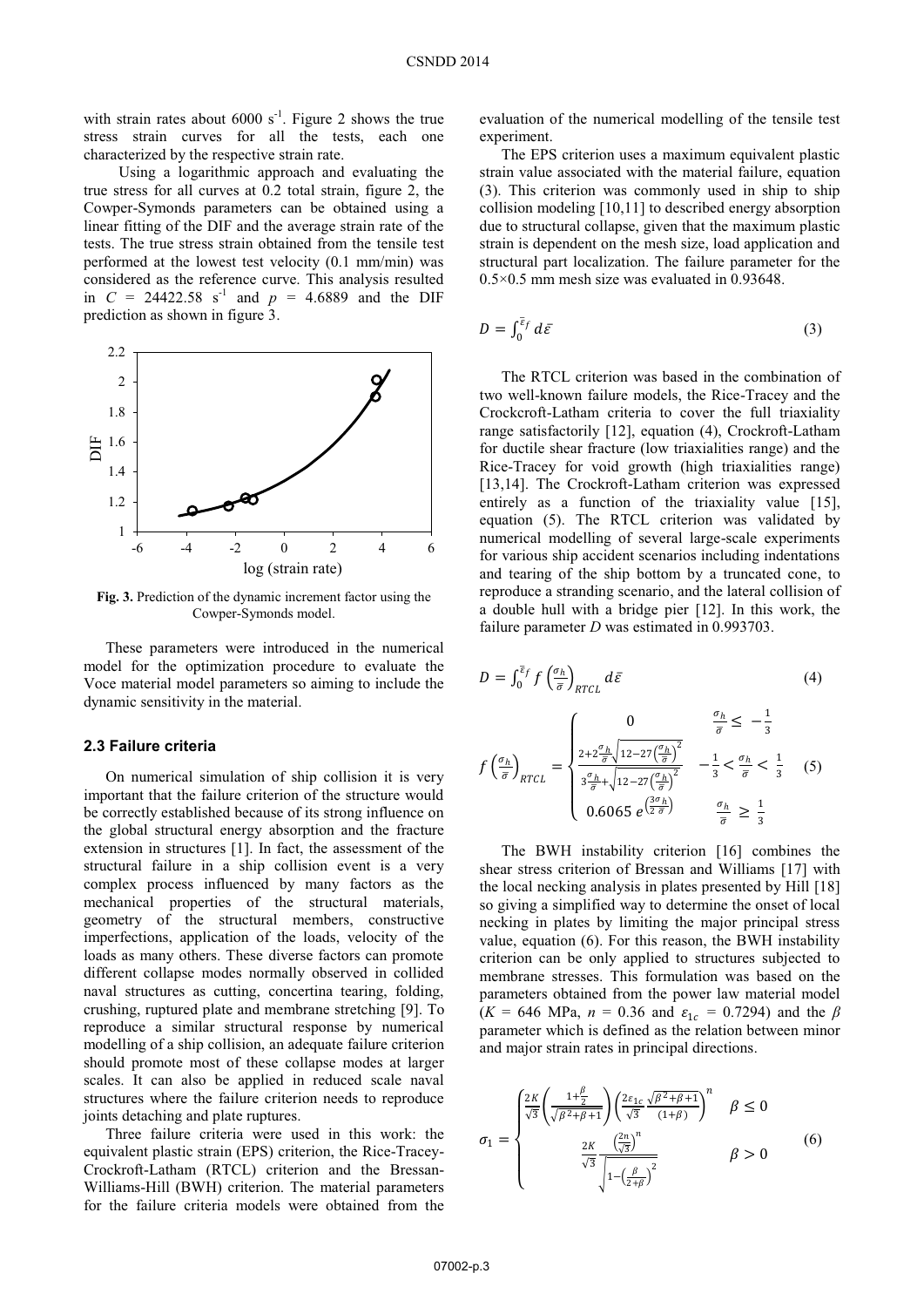## **3 Impact tests in reduced scale naval structures**

### **3.1 Drop weight test on T section beam**

 The first naval structure tested in this research was a T cross-section beam clamped at both ends and collided (or penetrated) in its mid span by a mass with a round headed indenter. The beams were made of mild steel, cut by laser from a 0.25 mm thickness plate and joined (the reinforcement plate under the horizontal strip) using laser welding. The length of the beam was 50 mm and the dimensions of its T cross-section were 12.5 mm for the strip width and 5.0 mm for the reinforcement height. The welding process generated a homogeneous and clean fillet weld of about 0.3 mm size. The T-beams was submitted to impact test of mid span load, figure 4.

 The mass was dropped in free fall over the mid span of the T cross-section beam and conducted vertically by the linear guide rail system mounted on the low-energy drop weight tester machine. The mass velocity was measured by a Polytec laser Doppler vibrometer, model OFV-323, mounted in the top of the drop weight tester machine. A mass of 0.234 kg was drop so resulting a velocity of 3.0106 m/s. The displacement and the acceleration of the indenter were obtained by integrating and deriving the velocity data registered by the vibrometer, respectively. The force was calculated by multiplying the acceleration data by the mass.



**Fig. 4.** Set up of the drop weight test of the T-beam.

 The drop weight test performed on the T cross-section beam was modelled numerically using the finite element method (FEM). The numerical model was created in the Ansys R13 code, the LS-dyna 971 was used as numerical explicit solver and the LS-Pre-Post 4.0 for the postprocessing of results. All the setup geometry for the drop weight test of the beam was simplified in the numerical

model as a beam full constrained in both ends and being collided in mid-span by a solid indenter.

 The T cross-section beam geometry was modelled using regular square 0.5×0.5 mm shell elements and considering the mid-plane dimensions of the beam so giving a total of 3700 shell elements, figure 5.



**Fig. 5.** Numerical model of the T-beam impact test.

 The Voce model was used to describe the elastic plastic behaviour of the material and the Cowper-Symonds formulation was used to include the dynamic sensitivity to high strain rates using the material parameters estimated formerly. No failure criterion was included in the material model since experimental tests of the T beam showed no material failure.

 The indenter has a circular format with 3.0 mm diameter, its geometry was modelled using 0.5×0.5 mm hexahedral solid elements with linear elastic material model and the standard properties of the steel (elasticity modulus of 205 GPa and Poisson coefficient of 0.3) giving a total of 13500 solid elements.

 The structural response, defined by the force displacement curve of the indenter, for the experimental and numerical tests were compared in figure 6. FE model presented a progressive increasing of the response force similar to the experiment. However, a notable difference in the response force took place at the beginning of the contact which mitigate as the indenter penetration progressed.



**Fig. 6.** Structural response of impact test in T-beam.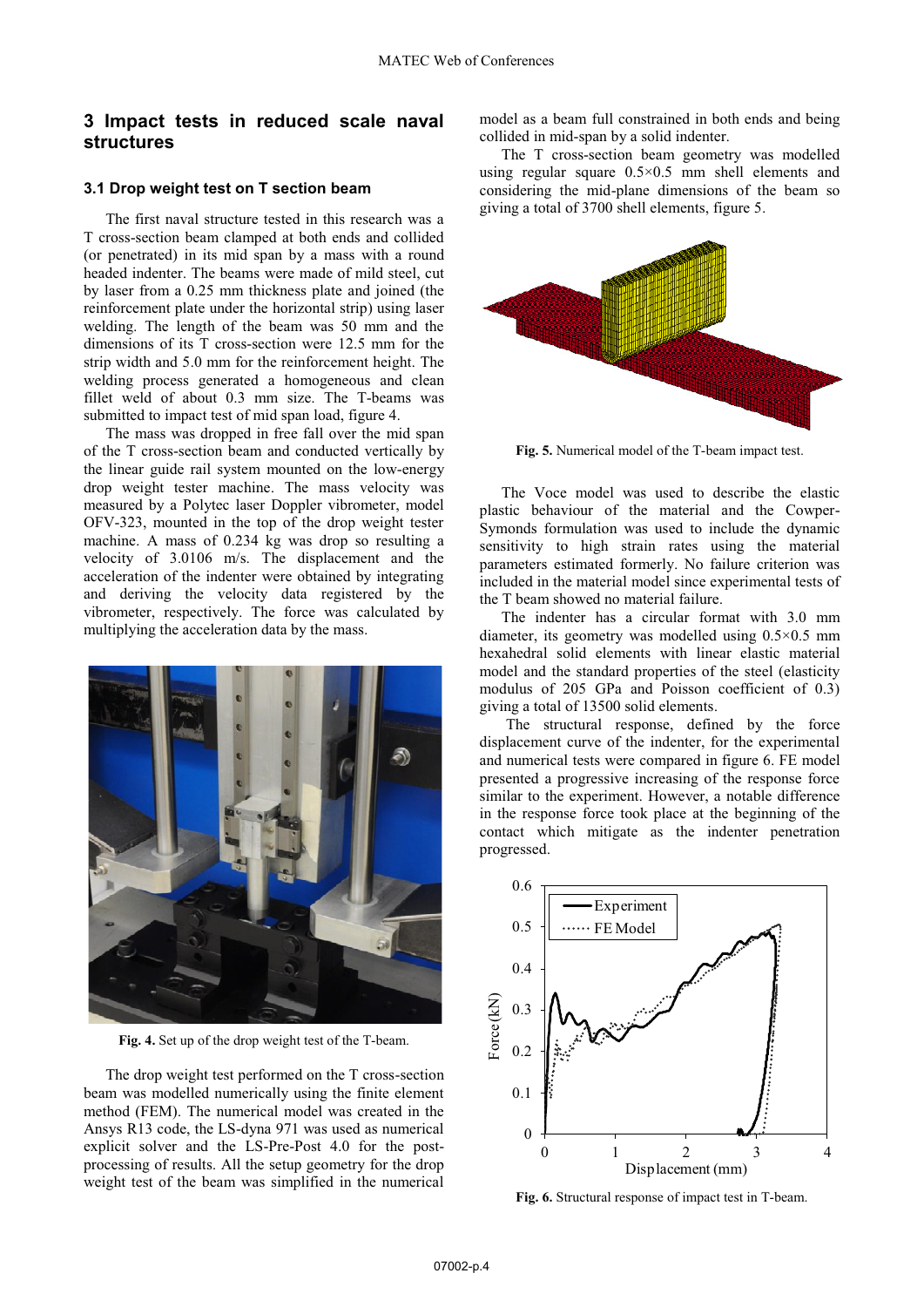#### **3.2 Impact test on double plate panel**

 The second naval structure analyzed in this research was the penetration damage by central impact in a double plate panel. The structure was also constructed using mild steel plate of 0.25 mm thickness. The panel has a 77.3×77.3 mm square shape, 21.8 mm height and includes an internal cross reinforcement, figure 7. The panel parts were manufactured by laser cutting and the panel parts were conceived to be mounted using tight housing slots to ensure accurate dimensions in the assembly. Once assembled, all parts were joined by laser welding taken into account a progressive and alternate welding sequence to avoid geometry distortions induced by the welding heating.



**Fig. 7.** Inner cross reinforcement of the double plate panel.

This naval structure is far significantly more complex than the T-beam structure. The inner cross reinforcement presents diverse combined collapse modes as progressive buckling and tearing [19]. On the other side, the upper plate is subjected to a general membrane stretching effect and a depth penetration in the contact region.



**Fig. 8.** Impact test performed in double plate panel.

The mass was also dropped in free fall over the middle area of the plate and conducted in the vertical direction by the linear guide rail system of the lowenergy drop weight tester machine, figure 8. The

impacting mass was fixed in 0.588 kg and accelerated by an external device to achieve an initial velocity of 7.065 m/s. The mass indenter geometry is cylindrical shape (Ø12.5 mm) with a 90° cone head spherically smoothed with 3.4 mm radius. The panel laid freely in a metallic square holed base of 83.8×83.8 mm external and 63.8×63.8 mm internal dimensions.

Similarly to the T cross-section beam test, the acquisition of the force and displacement of the mass during the impact was done using the Polytec laser Doppler vibrometer, model OFV-323, mounted in the top of the drop weight tester machine.



**Fig. 9.** Numerical model of the cross panel impact test.



**Fig. 10.** Structural response of impact test in double plate panel.

 Similarly to the numerical model of the T crosssection beams, the double plate panel model was created in the Ansys R13 code, the LS-dyna 971 was used as numerical solver and the LS-Pre-Post 4.0 for the postprocessing of results.

The panel was modelled using regular square  $0.5 \times 0.5$ mm shell elements in the contact areas and  $2.0 \times 2.0$  mm on the remainder areas so resulting in a total of 16796 shell elements for the panel, figure 9. Both the indenter and the square base were modelled using 2.0×2.0×2.0